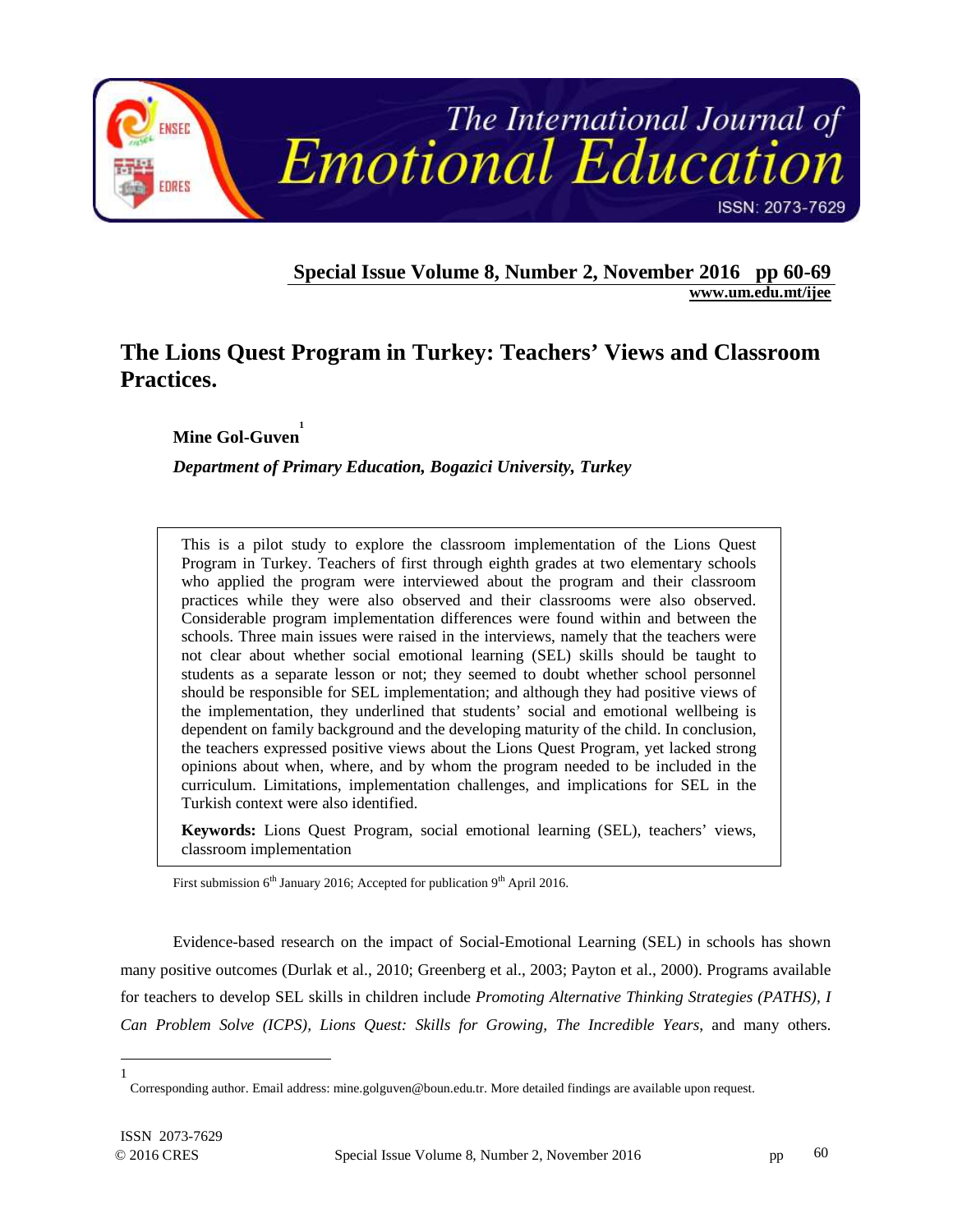Although endeavors aimed towards opening a space for developing social and emotional skills in schools have increased in recent years (Berkowitz & Bier, 2005), some resistance to such initiatives is still both observed in schools and being reported by teachers (Baker et al., 2010; Domitrovich et al., 2008; Witt, 1986).

Witt (1986) pointed out that program effectiveness cannot be considered the only factor in teachers' decisions regarding the adoption of a specific program and its continuous implementation in their classrooms. Teachers also consider time and resources, the theoretical orientation of the intervention, and ecological intrusiveness. Bywater and Sharples (2012) also stated that selection of a well-evidenced program may not guarantee success; wide arrays of professional development support also need to be provided. Also significant are teacher hesitations, such as feeling inadequate to teach SEL, not seeing SEL as being within their job description, lack of time due to pressure of academic content, believing there is no payoff, and concerns about loss of classroom control (Domitrovich et al., 2008; Han & Weiss, 2005; Walker, 2004). In the *Missing Piece* report by CASEL (2013; 2015), 80% of the teachers indicated that they think SEL skills are important and 81% reported that they are interested in receiving additional SEL training. However, 81% also said that time is a big constraint to implementing SEL programs.

Reluctance of implementing SEL at schools is especially evident in Turkey. As a developing country, Turkey has a huge population of youngsters for whom educational opportunities are limited, depending on national examinations to get into schools. In the context of Turkish schools, one might expect that teaching SEL skills would become a necessity due to the high percentages of violence and incidents of aggression in schools (Bulut, 2008; Ozgur, Yorukoglu, & Baysan Arabaci, 2011). To date, momentum has been slow (Diken, Cavkaytar, Batu, Bozkurt, & Kurtyilmaz, 2011). Ocak and Arda (2014) reviewed three SEL programs implemented in Turkish schools and provided information on the content, aims, and implementation and evaluation processes, to help schools and teachers to select the program that best fit their needs. Teachers' theoretical knowledge and their comfort with and acceptability for programs are identified as part of a strong basis for quality implementation (Devaney, O'Brien, Resnik, Keister, &Weissberg, 2006).

A very limited number of SEL programs are available for teachers in Turkey. One of these, the Lions Quest Program, has proven to be an effective program targeting areas of most concern in Turkish schools: reduction of problem behaviors, increasing prosocial behaviors (Berkowitz & Bier, 2005), empowering adolescents to resist peer pressure (Eisen, Zellman, & Murray, 2003; Eisen, Zellman, Massett, & Murray, 2002; Foxcroft & Tsertsvadze, 2012), helping students to develop relationships, improve grades, and reduce dropout rates (Laird & Black, 1999). As an initial step in more widespread SEL program dissemination in Turkey, a preliminary study is needed to understand teachers' views and classroom practices relating to the Lions Quest Program in elementary schools in Turkey. By investigating programs such as Lions Quest by observing classrooms and asking teachers' opinions about the program, important issues can be better understood before any attempt is made to formally evaluate the program and go to scale.

The Lions Quest Program was started in 1975 in the USA and first funded by Lions Clubs International in 1984 (Lions Clubs International 2013a; 2013b). The program has been implemented in 85 countries by teachers, specialists and trained social workers in a wide range of applications in both formal and non-formal settings. Implementation may be carried out only by practicing professionals completing specific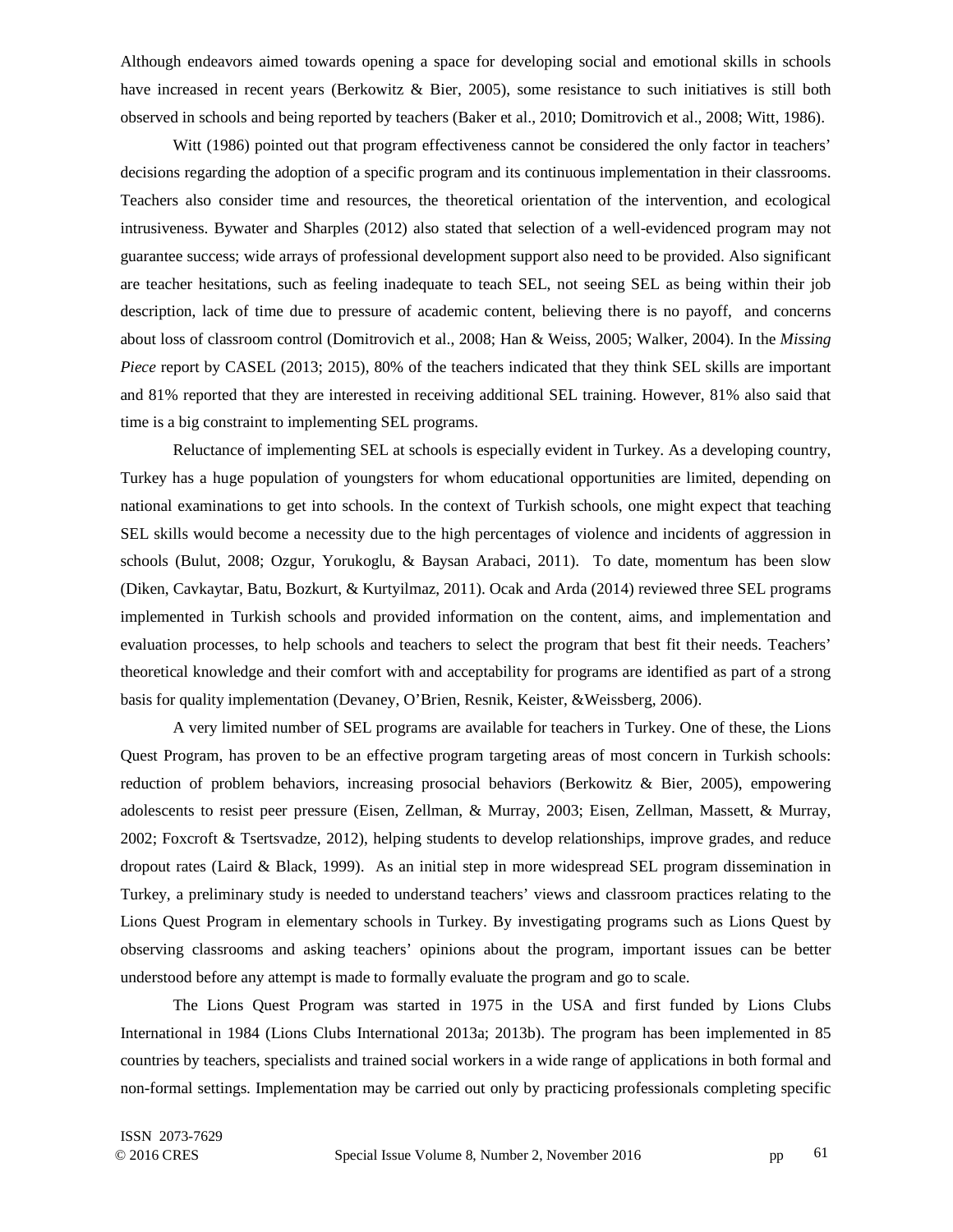training. It consists of three sub-programs targeting different grade levels from kindergarten through high school: Skills for Growing, grades K-5; Skills for Adolescence, grades 6-8; and Skills for Action, grades 9-12

SEL programs' targeted components are defined by CASEL (2013; 2015) as self-management, selfawareness, social awareness, relationship skills, and responsible decision-making. Lions Quest has been developed on those components. The program encourages students to develop social and emotional skills, become active volunteers contributing to their community, learn to protect themselves and others from violence, and to avoid substance abuse. The most important characteristic of the Lions Quest Program is the teacher training which is aimed at providing the positive environment in which children may be effectively assisted to face the problems that they will encounter in life. The program is based on the values of taking responsibility, living healthily, making positive decisions, volunteering, and feeling grounded in family, school, and community (Lions Clubs International 2013a, 2013b; Pinar & Gol-Guven, 2010). In Table I, the Lions Quest Program for 5th grade is shown as an example of units and lessons.

| Unit 1 – A Positive Learning Community     | <b>Unit 4 - Health and Prevention</b>          |
|--------------------------------------------|------------------------------------------------|
| Lesson 1: Important People to Know         | Lesson 1: The Problem with Drugs               |
| Lesson 2: The Respect of Shared Agreements | Lesson 2: Coming to Terms with Decision Making |
| Lesson 3: A Finely Tuned Machine           | Lesson 3: Taking Steps                         |
| <b>Unit 2 - Personal Development</b>       | Lesson 4: What Are the Influences?             |
| Lesson 1: There Are Values in All of Us    | Lesson 5: Chemical Dependency:                 |
| Lesson 2: I Can Do It!                     | Lesson 6: Class Hearing on Drugs               |
| Lesson 3: Feeling Confident                | Lesson 7: The Power of Positive Peer Pressure  |
| Lesson 4: I Am Right on Target             | Unit 5 – Leadership and Service                |
| Lesson 5: I Want to Hit the Bullseye!      | Lesson 1: I Can Make a Positive Impact         |
| Lesson 6: I'm Focusing on Feelings         | Lesson 2: My Talents, Skills, and Interests    |
| Lesson 7: Dealing with Difficult Emotions  | Lesson 3: Identifying Important Needs          |
| Lesson 8: Positive Thinking Achieves Goals | Lesson 4: Together We Can Make a Difference    |
| <b>Unit 3 - Social Development</b>         | Lesson 5: Can We Get There from Here?          |
| Lesson 1: Lend an Ear                      | Lesson 6: Places, Everybody!                   |
| Lesson 2: Figuring Out Friendship          | Lesson 7: We Did It! What Did We Do?           |
| Lesson 3: Everybody Wins!                  | Lesson 8: Shout It from the Rooftops           |
| Lesson 4: Group Workout                    | <b>Unit 6 – Reflection and Closure</b>         |
| Lesson 5: Environment Check                | Lesson 1: Publishing Our Successes             |
| Lesson 6: Recognizing Bullying Behaviors   | Lesson 2: The Time of Our Lives                |
| Lesson 7: Responding to Bullying Behaviors |                                                |
| Lesson 8: Dealing with Bullying Behavior   |                                                |

| Table I. Units and lessons of 5 <sup>th</sup> grade Lions Quest Program |
|-------------------------------------------------------------------------|
|-------------------------------------------------------------------------|

*Note*. Facilitator's Resource Guide  $(5<sup>th</sup> grade)$  retrieved from: https://www.lions-quest.org/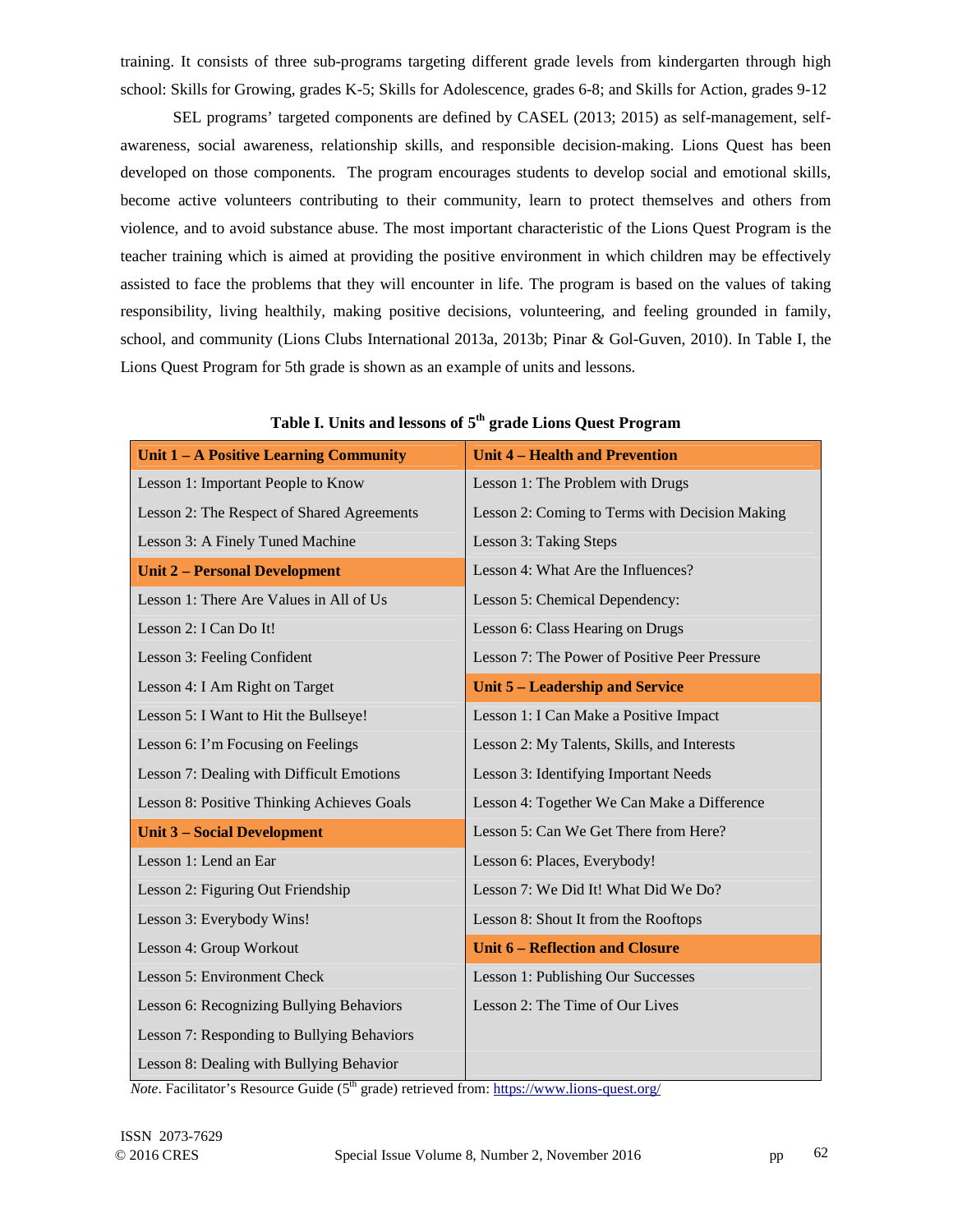The Lions Quest Program has passed through several phases before being introduced to schools in Turkey. The Turkish version of the program was based on the Swedish version, with some added features adapted from the longer, more comprehensive, and costly to implement American version. After the necessary translation, experts in the area of SEL worked on the program to make it culturally and institutionally appropriate for Turkish schools, teachers, and students from PreK-High School.

A certified trainer from Sweden carried out initial teacher training in Turkey during a pilot phase, while at the same time undertaking hands-on training of Turkish trainers in order to build a local trainer team. The training of trainers candidates were selected according to their years of experience as educational practitioners and their competence in English, since they would be receiving training in English and acquiring status as international Lions Quest Program trainer trainers. They first observed the trainer in action during several training sessions, and then received extensive individual coaching, skill building and mentoring over a period of 18 months. They received feedback from the trainer and their progress was charted and evaluated according to a rigorous criteria-based system, including the assessment of video-recordings of their sessions, which were, as a final step, sent to the Lions Quest Program trainer selection committee based in the USA. The committee chose three training of trainers candidates, over a period of 4.5 years, the first of whom began actively training teachers in 2008. The Lions Quest Program was initiated in Turkish schools from kindergarten to 12th grade in different cities in 2008. Three hundred and ten schools were participating and more than 1700 teachers had attended training seminars by the year of 2012.

# **Methodology**

This study describes teachers' ideas and views of the program, its perceived effectiveness, and details about the program's implementations in Turkey. Interviews with teachers asked about their opinions of the program, its effectiveness, their classroom practices, whether they saw any positive changes in students' behaviors after their implementation, and their suggestions to improve the content, method, and implementation in school. Observations were conducted, focusing on identifying the general atmosphere of classrooms and the specific program implementations attempted.

For this preliminary study, schools located in Istanbul that implemented the program were invited to participate. Out of five schools, two schools (one private and one public) volunteered to take part. The schools were similar to each other in terms of the number of students, classrooms, and teachers in each grade level. The principals of the two schools were informed about the aims of the study and the anticipated responsibilities of teachers. The school principals and teachers helped to schedule the observations and interviews.

Ten classrooms in the public school (School A) and 8 classrooms in the private school (School B) were randomly selected for a full day of observation. Hour-long semi-structured interviews were conducted with 13 teachers whose classrooms were also observed. In School B, 7 of 8 teachers were interviewed; in School A, 6 of 10 teachers were interviewed. The rest of the teachers said that they did not have time for interviews. In School B, a focus group was conducted with a team of counselors, at their request. Data were collected in June 2012.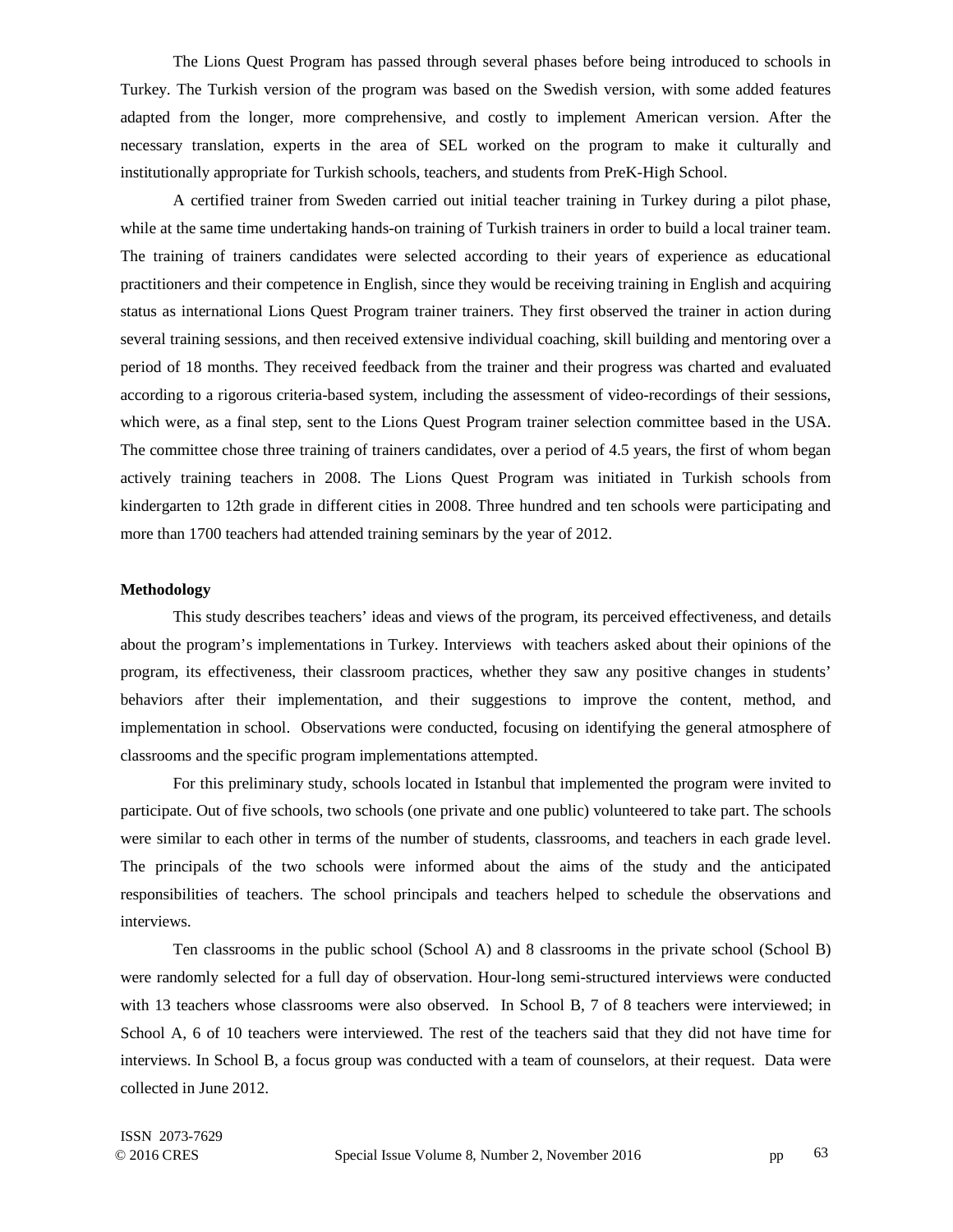Observations and interviews were conducted by graduate student researchers studying elementary education and trained by the principal investigator. Training took place in four elementary schools similar to the schools participating in the study, through joint observations and working to achieve reliable consensus. In order to understand the general classroom atmosphere, *Indicators of Orderly Classroom* was used (Gol-Guven 2013, 2014, 2016; Golly & Snead, 2004). The tool helped to describe some components such as classroom layout and design, order in routines, students' behaviors and interactions, and student participation in decision making. To foster systematic observation of Lions Quest and related instruction, eight main program applications were identified; indicators of positive use are summarized in Table II. Grounded theory sorting and coding strategies were used to analyze the interview data (Glaser, 1992). Constant comparison selective coding was then used to generate codes, which were then grouped to create final themes.

## **Table II. Observation rubric for Lions Quest Program – Positive Examples**

## The use of Q-Bear (program mascot)

Effective use by students by interacting with it. Teachers use it in their lessons. It is available most of the time. The usage is appropriate to its aim. Treated as a classroom member.

## **Problem solving**

Children have a chance to solve their own problems while teachers are available for any help. Teachers provide time and space for children to talk about their concerns or issues. Children are encouraged to be a part of the solution.

#### Use of energizers (group games)

Energizers are used by teachers to develop group dynamics. Collaborative and cooperative games are used. Teachers use energizers to collect children's attention back again.

## **Following the rules**

Teachers provide space and time for children to establish and follow the rules. Teachers wait for students to remind the rules to each other if not followed.

#### **Positive decision making**

Teachers help children make healthy and positive decisions by providing in class activities (e.g., healthy life style, protecting oneself from harmful situations). Children give positive feedback to teachers about these activities.

**Asking for help** Children ask for help from friends and teachers.

## **Diversity of groups**

Techniques are used by teachers to help children have chances to be in a variety of small groups.

#### **Understanding and expressing emotions**

Children are free to express their emotions. Children indicate that they understand other's emotions. Teachers encourage children to express emotions in class.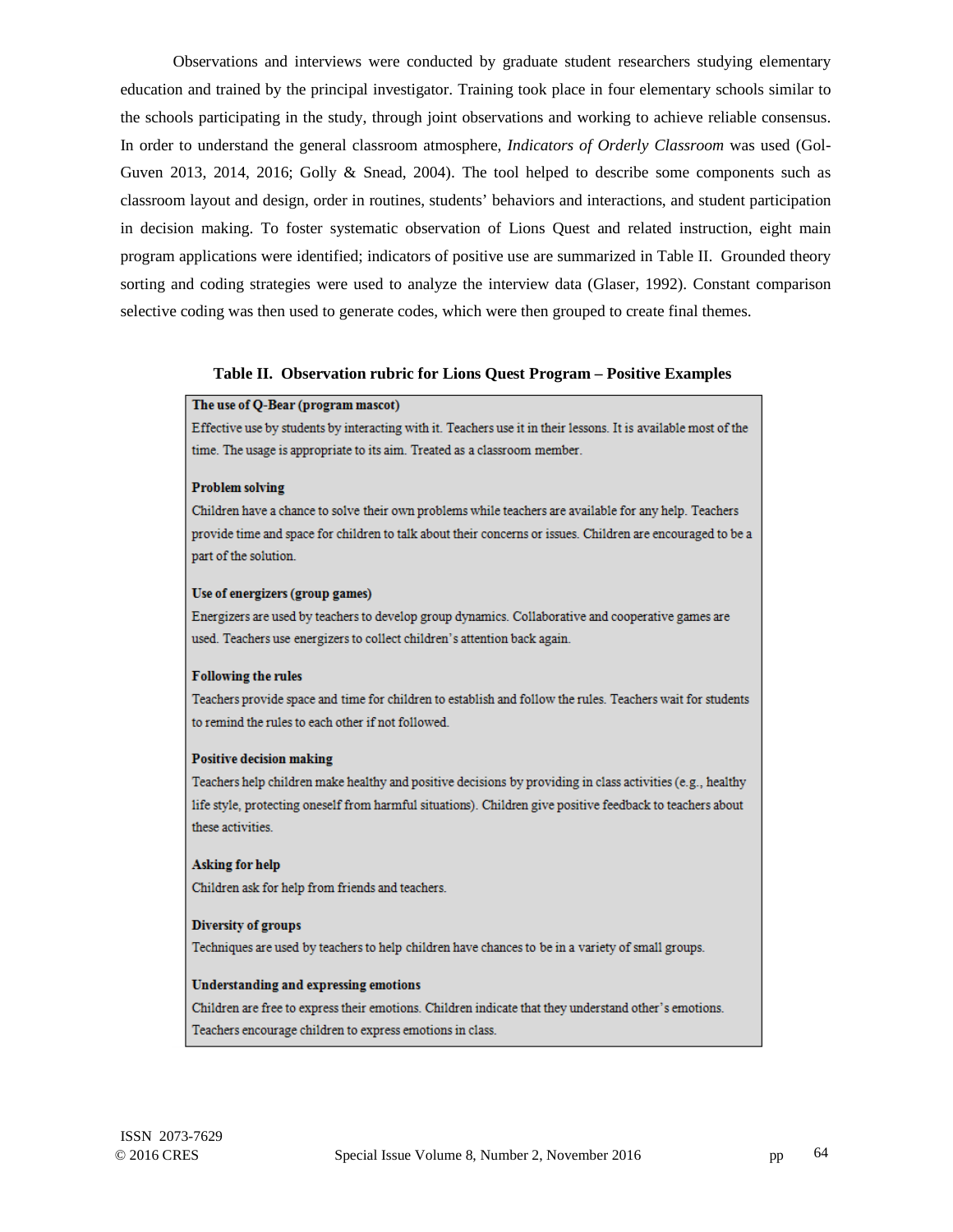# **Results**

*Teachers' views of program and implementation.* Interviews showed positive views of the teachers about the program content and educational practices of the program. Most teachers in School A felt that the most impressive part of the training was their role in the training seminars. Some participants referred to their years in teaching and indicated that they were involved in frequent in-service seminars, yet found the Lions Quest seminars to be a source of new skills they could apply in their classrooms. Teachers also recommended that continued mentoring following the training seminars, such as visits of program experts during the school year, would increase the likelihood of implementing the program in the classrooms. Concerns included having a separate lesson time for the program, and feeling threatened in their classroom authority, in that students should behave well because they were asked to do so by their teachers. When asked about implementation, teachers did not seem to grasp the developmental aspects of the curriculum and seemed more inclined to use activities to meet immediate needs; in the absence of those needs, or in terms of preventing problem behaviors like drug use, teachers preferred not to implement program components. For example, although the Quest Bear (Q-Bear) is expected to be used as a classroom prompt, it was used in a more behavioristic way, being given to students who behaved well or to withdraw in situations where the students behave negatively. In School B, the teachers said creating random groups helped students know each other better and broke up peer cliques and same-gender groups.

*Classroom Observations.* Physical space, layout, rules about posting materials, and organization of interest centers varied within and between schools, and affected elements of program implementation. Also important was the role of the teacher in conflictual situations. The supportive role of the teacher in problem solving is one of the main components of Lions Quest. Instead of paying attention to negative behaviors, the teachers' task is to help students start positive interactions and become responsive to their peers by showing genuine effort to build relationships. However, opposite behaviours were observed on multiple occasions. More generally, the program suggests a variety of strategies to create a positive atmosphere, but these were not seen frequently in the program classrooms. It became clear that pre-established norms would require more training and support to become dislodged and better aligned with Lions Quest Program values and pedagogy.

Table III presents a summary of the main findings from the interviews and classroom observations for each of the two schools.

## **Discussion and Conclusions**

Within the schools willing to participate in this study, there was variety in program implementation. In School A, teachers made individual decisions about when and how to carry out lessons, while School B's personnel decided to have a 40-minute lesson every week. Regardless of implementation, there was a lack of acceptance of the program. The teachers in both schools appeared to be assigning primary responsibility for developing SEL skills to the families and were most likely to attribute positive change in behaviors to children's becoming more mature. These findings suggest that even though the training was well received, it was not sufficient to be applied in the classrooms.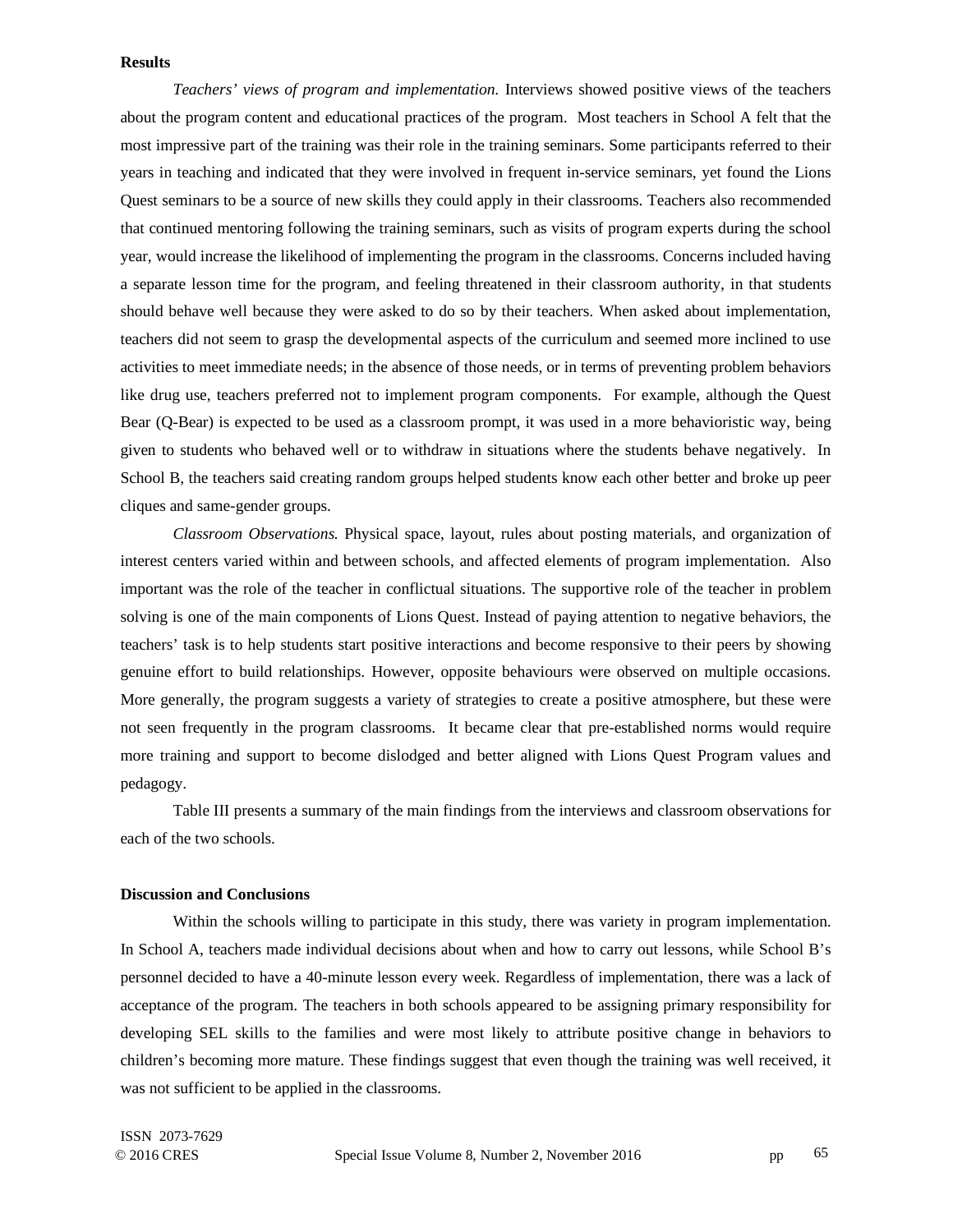| <b>School A</b>                                                                                                  | <b>School B</b>                                                                                                                                          |
|------------------------------------------------------------------------------------------------------------------|----------------------------------------------------------------------------------------------------------------------------------------------------------|
| <b>Interviews</b>                                                                                                |                                                                                                                                                          |
| Suggestions for the training seminar                                                                             | Suggestions for the program content, the areas needing<br>improvement and integrating the program to the<br>curriculum                                   |
| Q-Bear was used in a system of praise and punishment.                                                            | Q-Bear was not made available for children during<br>class day. It was used in the Lions Quest lessons.                                                  |
| No specific examples related to the program were<br>provided.                                                    | Specific examples were provided and observed.                                                                                                            |
| Developing SEL skills is related to family, maturity,<br>and learning classroom routines                         | Developing SEL skills is related to maturity and<br>learning classroom routines; supporting SEL teaching<br>at school needs to be supported by families. |
| Random grouping was not used.                                                                                    | Random grouping was used.                                                                                                                                |
| Energizers were not used.                                                                                        | Do not need energizers, students are already active.                                                                                                     |
| <b>Observations</b>                                                                                              |                                                                                                                                                          |
| Physical layout, organization, materials, visual signs<br>such as rules and daily plans seemed to be inadequate. | Physical layout, organization, materials, visual signs<br>such as rules and daily plans seemed to be adequate.                                           |
| No systematic ways of program implementation                                                                     | Program was implemented by using the available<br>lesson plans, but ownership of the program was<br>unclear.                                             |
| Incidents of teachers' negative attitudes towards<br>conflicts and problems are observed.                        | Evidence of some examples of providing models for<br>conflict resolution and problem solving, but teachers<br>seemed to be didactic.                     |
|                                                                                                                  | Decision making is not perceived as a process,<br>students' knowing the right answer is pursued by<br>teachers                                           |
|                                                                                                                  | Positive feedback about students' effort is provided by<br>the teachers to encourage participation and effort.                                           |

Zins and Elias (2007) stated that all personnel in a school need to agree on the 'value' of the progam before undertaking implementation, and there must be organizational readiness for it. Similarly, Domitrovich et al. (2008) found that if teachers do not see the value of a skill or a lesson, they may skip even the core elements of the program.

An important lesson in the Turkish implementation context is that beyond training, teachers need specific guidance and ongoing support in how to fit an SEL program into their school day and routine. Otherwise, generalization is unlikely to occur (Berkowitz, 1999). Elias and Moceri (2012) stated that if the context does not support it, skills taught in SEL curricula cannot be reflected in students' behaviors and therefore teachers will not perceive a benefit. This appears to be true in the pilot schools, and perhaps may be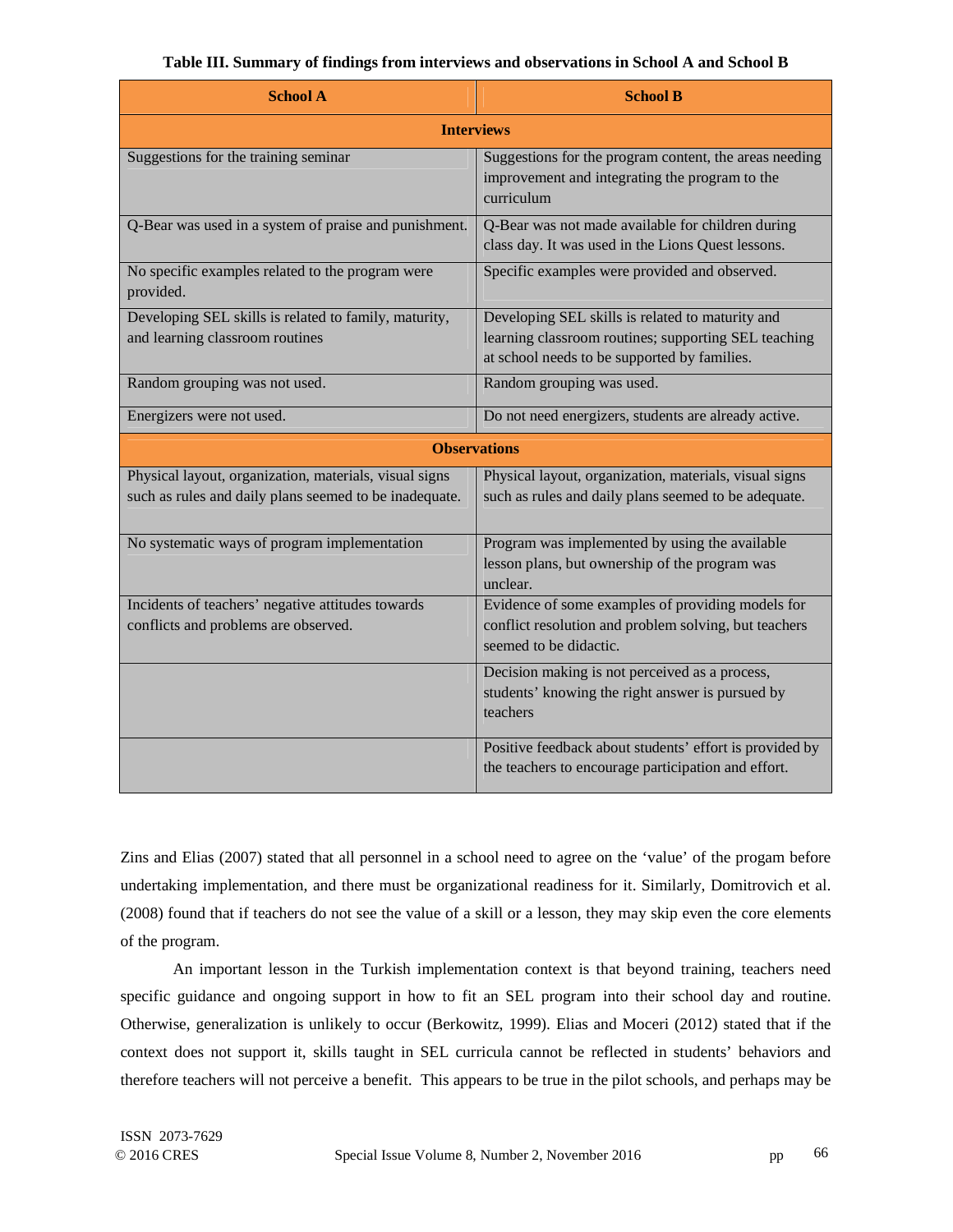even more true in the schools unwilling to participate in the study. Teachers underlined the need to receive external support from the program experts. More understanding of program rationale and content and ongoing support, as well as in-class demonstrations, are important to ensure the quality of program fidelity (Lane, Mahdavi, & Borthwick-Duffy, 2003).

The main limitation of the study is that only two volunteer schools were observed. The findings of this study should be interpreted with great caution due to time and sampling limitations. The study was conducted in Istanbul, which also limits generalizability. Nevertheless, it is clear that systematic research into the nature and extent of SEL implementation in Turkish schools, whether through Lions Quest or other program, is an essential step for future progress in SEL development in school. For that research, more systematic ways of data collection and program evaluation are recommended. The findings from this pilot can be used to create more structured interview questions, to test hypotheses generated by this study. Program fidelity and integrity studies will need to have longer time frames, as well as ways of understanding the process by which a program is considered for adoption and actually comes to enter a particular school. SEL skills are still highly relevant to Turkish youth and the challenges they face, but it is clear that each school must approach implementation with appreciation and guidance for adaptation to specific school and cultural contexts, and that programs chosen for implementation must include provisions for ongoing implementation support beyond the training.

# **References**

- Baker, C. N., Kupersmidt, J. B., Voegler-Leeb, M. E., Arnolda, D. H., & Willoughby, M. T. (2010). Predicting teacher participation in a classroom-based, integrated preventive intervention for preschoolers. *Early Childhood Research Quarterly, 25*(3), 270–283.
- Berkowitz, M. W. (1999). Obstacles to teacher training in character education. *Action in Teacher Education, 20*(4), 1-10.
- Berkowitz, M. W., & Bier, M. C. (2005). *What works in character education: A report for policy makers and*  opinion leaders. (Character Education Partnership). Retrieved on 19<sup>th</sup> November 2015 from: http://www.rucharacter.org/file/practitioners\_518.pdf
- Bulut, S. (2008). Okullarda gorulen ogrenciden ogrenciye yonelik siddet olaylarinin bazi degiskenler acisindan arsiv arastirmasi yontemiyle incelenmesi (An archival research study on violent events between students at school). *Abant Izzet Baysal Universitesi Egitim Fakultesi Dergisi, 8*(2), 23-38.
- Bywater, T., & Sharples, J. (2012). Effective evidence-based interventions for emotional well-being: lessons for policy and practice. *Research Papers in Education, 27*(4), 389-408.
- CASEL Collaborative for Academic, Social, and Emotional Learning. (2015). *CASEL Guide: Effective social and emotional learning programs, middle and high school edition.* Chicago, IL.
- CASEL Collaborative for Academic, Social, and Emotional Learning. (2013). *The missing piece: A national teacher survey on how social and emotional learning can empower children and transform Schools.* Chicago, IL.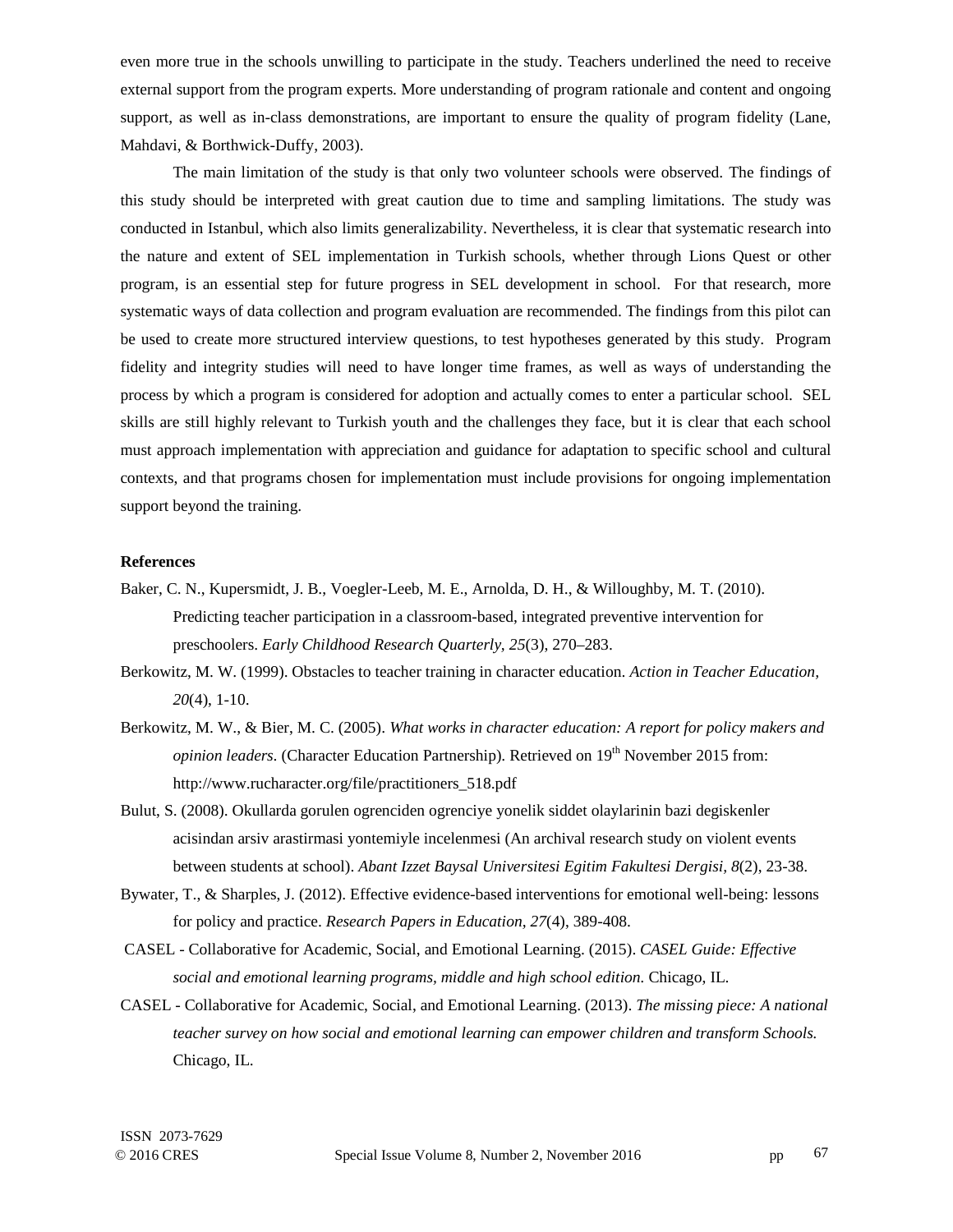- Devaney, E., O'Brien, M. U., Resnik, H., Keister, S., & Weissberg, R. P. (2006). *Sustainable school wide social and emotional learning: implementation guide and toolkit*. Chicago, IL: Collaborative for Academic, Social, and Emotional Learning.
- Diken, İ. H., Cavkaytar, A., Batu, S., Bozkurt F., & Kurtyilmaz, Y. (2011). Effectiveness of the Turkish version of "First Step to Success Program" in preventing antisocial behaviors. *Education and Science, 36*(161), 145-158.
- Domitrovich,C. E., Bradshaw,C. P., Poduska,J. M., Hoagwood, K., Buckley,J. A., Olin,S., . . .N. S. Ialongo. (2008). Maximizing the implementation quality of evidence-based preventive interventions in schools: A Conceptual Framework. *Advances in School Mental Health Promotion, 1*(3), 6-28.
- Durlak, J. A., Weissberg, R. P., & Pachan, M. (2010). A meta-analysis of after-school programs that seek to promote personal and social skills in children and adolescents. *American Journal of Community Psychology, 45*(3-4), 294–309.
- Eisen, M., Zellman, G. L., & Murray, D. (2003). Evaluating the Lions-Quest "Skills for Adolescence" drug education program first year behavior outcomes. *Addictive Behaviors, 27,* 619-632.
- Eisen, M., Zellman, G. L.,Massett, H. A., & Murray, D. M. (2002). Evaluating the Lions-Quest "Skills for Adolescence" education program second year behavior outcomes. *Addictive Behaviors, 28,* 883-897.
- Elias, M. J., & Moceri, D. C. (2012). Developing social and emotional aspects of learning: the American experience. *Research Papers in Education, 27*(4), 423-434.
- Foxcroft, D. R., & Tsertsvadze, A. (2012). Universal alcohol misuse prevention programmes for children and adolescents: Cochrane systematic reviews. *Perspectives in Public Health, 132*(3), 128-133.
- Glaser, B. (1992). *Basics of grounded theory analysis*. Mill Valley, CA: Sociology Press.
- Gol-Guven, M. (2013). *Teachers' ideas of a program for developing children's socio-emotional skills.* Paper presented at European Conference on Educational Research, September 10-13, in Istanbul, Turkey.
- Gol-Guven, M. (2014). *The effects of collaborative and participatory games on the first grade students' transitions to school.* Paper presented at the 19th International Play Association World Conference, May 20-23, in Istanbul, Turkey.
- Gol-Guven, M. (2016). The effectiveness of the Lions Quest Program: Skills for Growing on school climate, students' behaviors, perceptions of school, and conflict resolution skills. *European Early Childhood Education Research Journal*.
- Golly, A., & Snead, C. (2004). *Indicators of an orderly, positive and fully engaged classroom*. Eugene, OR.
- Greenberg, M. T., Weissberg, R. P., O'Brien, M. U., Zins, J. E., Fredericks, L., Resnik, H., & Elias, M. J. (2003). Enhancing school-based prevention and youth development through coordinated social and emotional learning. *American Psychologist, 58,* 466–474.
- Han, S. S., & Weiss, B. (2005). Sustainability of teacher implementation of school-based mental health programs. *Journal of Abnormal Child Psychology, 33,* 665-679.
- Laird, M., & Black, S. (1999). *Service-learning evaluation project: Program effects for at-risk students.Newark*. OH: Lions Quest, Lions Clubs International Foundation. Retrieved on 4<sup>th</sup> November 2015 from: http://www.lions-quest.org/pdfs/ServiceLearningSFCEvaluation.pdf.